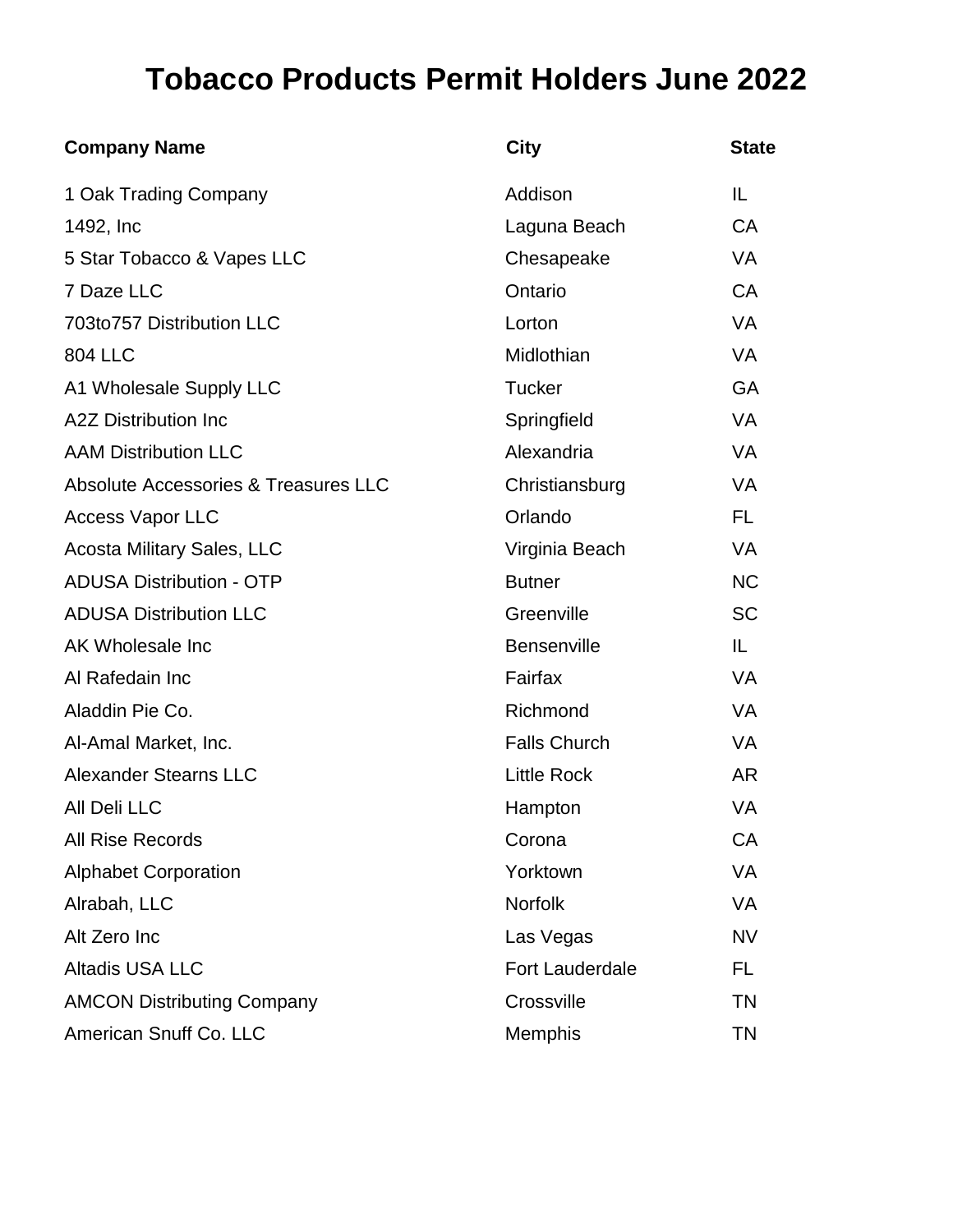| <b>Company Name</b>                | <b>City</b>     | <b>State</b> |
|------------------------------------|-----------------|--------------|
| Angel Distributors Inc             | <b>Tucker</b>   | <b>GA</b>    |
| Angry Bald Guy Partners, LP        | Winchester      | <b>VA</b>    |
| AOG Investments, LLC               | Springfield     | <b>VA</b>    |
| Area 51 Smoke Shop Inc             | N Chesterfield  | <b>VA</b>    |
| ASA Wholesale Inc                  | Richmond        | <b>VA</b>    |
| Ashburn Cigars and Vapes           | Ashburn         | <b>VA</b>    |
| Ashten Laine Inc                   | Cheseapke       | <b>VA</b>    |
| <b>ASMB LLC</b>                    | Alexandria      | VA           |
| Associated Wholesale Grocers, Inc. | Goodlettesville | <b>TN</b>    |
| <b>Avail Vapor LLC</b>             | Richmond        | VA           |
| <b>B&amp;B Tobacco, LLC</b>        | Harrisonburg    | <b>VA</b>    |
| <b>B&amp;G Trading LLC</b>         | Phoenix         | AZ           |
| <b>Babajee Corporation</b>         | Winchetser      | <b>VA</b>    |
| <b>Bad Drip Labs Inc</b>           | Rochester       | <b>NY</b>    |
| Basha Imports Inc                  | Springfield     | VA           |
| Beverley Cigar Store, LLC          | Staunton        | <b>VA</b>    |
| <b>Big South Distribution, LLC</b> | <b>Bristol</b>  | <b>VA</b>    |
| <b>Binky's Nfused Stogies</b>      | Ashburn         | <b>VA</b>    |
| Bishopsgate Design and Décor LLC   | Virginia Beach  | <b>VA</b>    |
| <b>Black Iris Social Club</b>      | Richmond        | VA           |
| <b>Black Ridge Estates, LLC</b>    | Williamsburg    | VA           |
| Blue Ridge Smoke & Vapor           | Wytheville      | VA           |
| <b>BnB Enterprise, LLC</b>         | Ashburn         | VA           |
| Bodega Warehouse LLC               | Springfield     | <b>VA</b>    |
| Bond and Associates, Inc.          | <b>Suffolk</b>  | VA           |
| <b>Brother's Inc</b>               | Lorton          | VA           |
| <b>Buffalo Distro Inc</b>          | Ashland         | VA           |
| <b>C&amp;D Music</b>               | Kilmarnock      | VA           |
| C&S Wholesale Grocers, Inc.        | York            | PA           |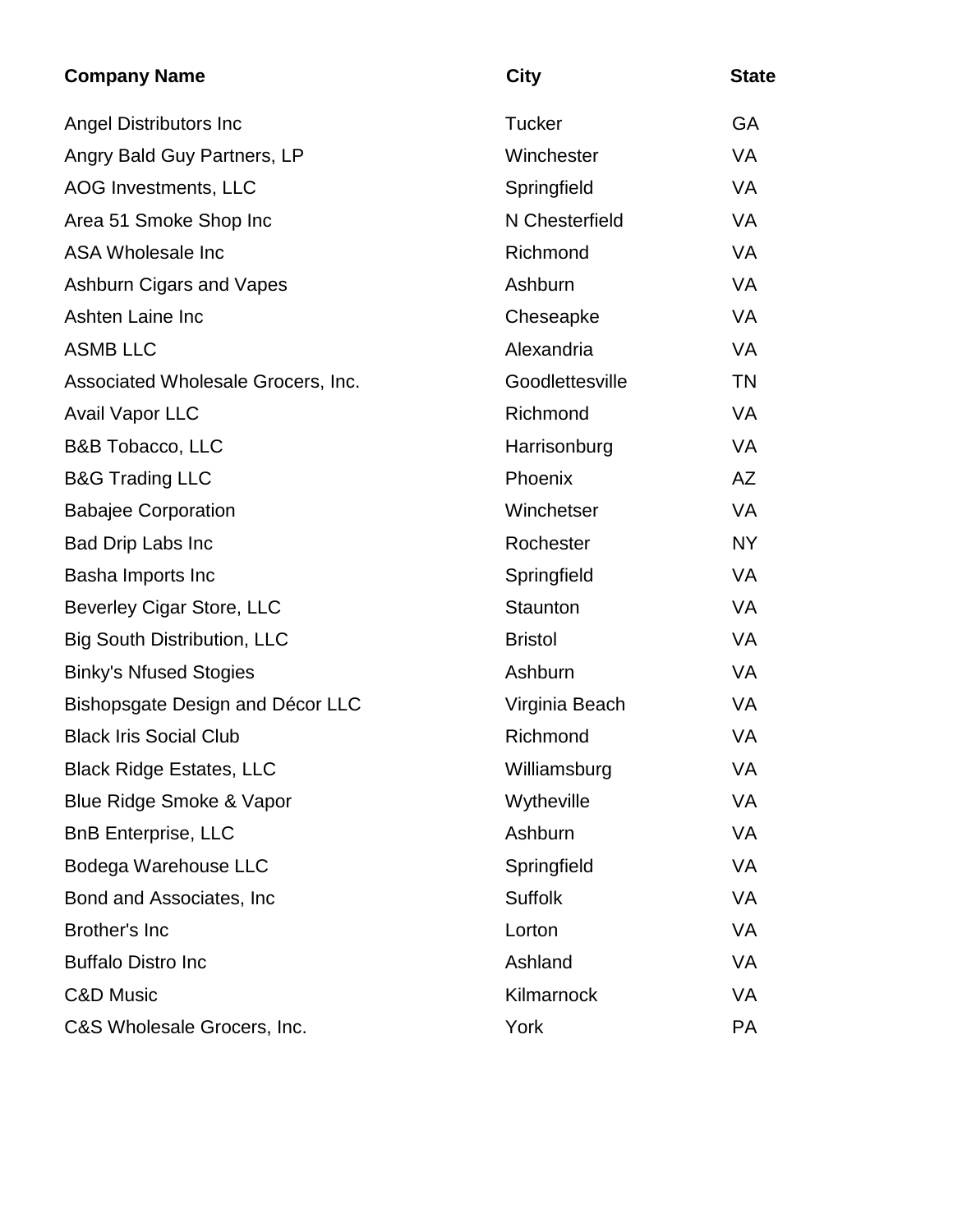| <b>Company Name</b>                         | <b>City</b>             | <b>State</b> |
|---------------------------------------------|-------------------------|--------------|
| C&S Wholesale Grocers, Inc. - PA            | York                    | <b>PA</b>    |
| California Imports, LLC                     | Ashland                 | <b>VA</b>    |
| Cape Fear Cigar Experience, LLC             | Virginia Beach          | VA           |
| Capital Grocery Wholesaler, LLC             | Washington              | <b>DC</b>    |
| Carisam-Samuel Meisel (FL) Inc.             | Doral                   | FL.          |
| CB Distributors, Inc                        | <b>Beloit</b>           | WI           |
| Century Distributors, Inc.                  | Rockville               | <b>MD</b>    |
| <b>Charlie's Chalk Dust, LLC</b>            | Costa Mesa              | <b>CA</b>    |
| <b>Chas C Parks Company</b>                 | Gallatin                | <b>TN</b>    |
| Cherokee Tobacco Co, LLC                    | South Boston            | <b>VA</b>    |
| Chief's Own                                 | <b>Burke</b>            | VA           |
| <b>Cigar Boat Enterprises</b>               | Richmond                | <b>VA</b>    |
| Cigar Dispatch LLC                          | Richmond                | <b>VA</b>    |
| Cigar Kiosk LLC                             | Leesburg                | <b>VA</b>    |
| <b>Cigar Lovers Openly Uniting Together</b> | Cheseapeake             | <b>VA</b>    |
| Cigar Palace, LLC                           | Alexandria              | <b>VA</b>    |
| Cigar Realm, LLC                            | Henrico                 | <b>VA</b>    |
| <b>Cigar Unlimited Inc</b>                  | Arlington               | <b>VA</b>    |
| Cigar World, Inc.                           | Vienna                  | <b>VA</b>    |
| <b>CJ Vapors LLC</b>                        | Martinsburg             | <b>WV</b>    |
| <b>Cloudz Vienna LLC</b>                    | Vienna                  | VA           |
| Coconara Tobacco                            | McLean                  | VA           |
| <b>Collegiate Functions LLC</b>             | Radford                 | VA           |
| <b>Colonial East Distributors, LLC</b>      | Virginia Beach          | VA           |
| Cooper-Booth Wholesale Co, LP               | Mountville              | <b>PA</b>    |
| <b>Core-Mark Distributors Inc</b>           | Sanford                 | <b>NC</b>    |
| Core-Mark Midcontinent, Inc - KY            | Leitchfield             | KY.          |
| Core-Mark Midcontinent, Inc - PA            | <b>Hanover Township</b> | <b>PA</b>    |
| Costco #1089 Midlothian                     | North Chesterfield      | VA           |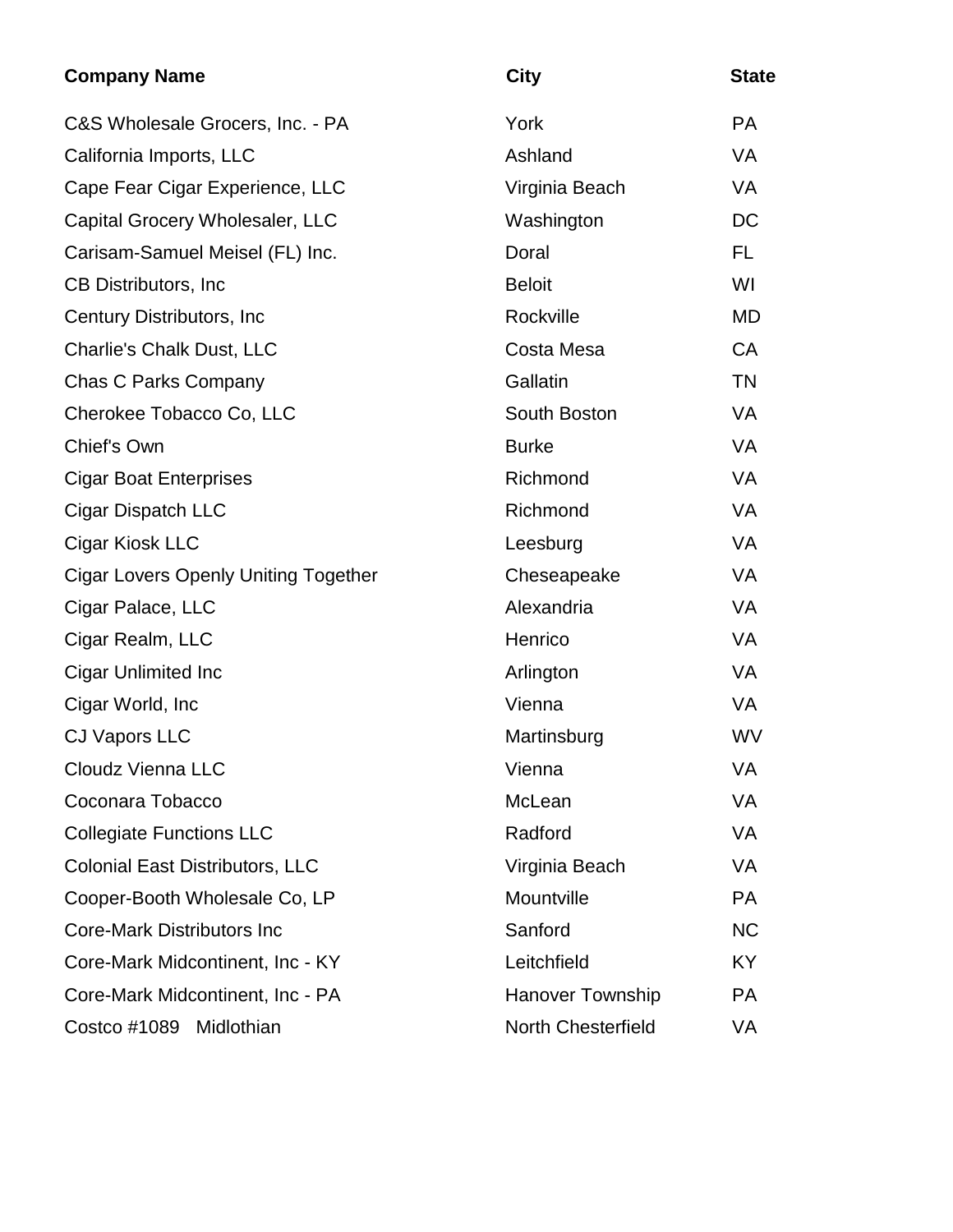| <b>Company Name</b>                    | <b>City</b>               | <b>State</b> |
|----------------------------------------|---------------------------|--------------|
| Costco #202 Norfolk                    | <b>Norfolk</b>            | VA           |
| Costco #205 Glen Allen                 | <b>Glen Allen</b>         | <b>VA</b>    |
| Costco #227 Springfield                | Springfield               | VA           |
| Costco #233 Arlington                  | Arlington                 | VA           |
| Costco #238 Harrisonburg               | Harrisonburg              | VA           |
| Costco #239 Winchester                 | Winchester                | VA           |
| Costco #247 Newport News               | <b>Newport News</b>       | VA           |
| Costco #340 Fredericksburg             | Fredericksburg            | VA           |
| <b>Cricket Team LLC</b>                | Lynchburg                 | VA           |
| Crown Wholesale Supply Store Inc       | Woodbridge                | VA           |
| <b>Crozet Vape LLC</b>                 | Crozet                    | VA           |
| CTP, LLC                               | Midlothian                | VA           |
| <b>Cville Smoke Shop LLC</b>           | Charlottesville           | VA           |
| <b>D&amp;A Distributors LLC</b>        | Savannah                  | <b>GA</b>    |
| <b>D&amp;G Automotive Services LLC</b> | Gainesville               | <b>VA</b>    |
| Daddy's Vapor Distro, Inc.             | Sylmar                    | <b>CA</b>    |
| Danville Vapors LLC                    | Danville                  | VA           |
| Dawg Houz LLC                          | Williamsburg              | VA           |
| DC Vapor Inc                           | Rockvillve                | <b>MD</b>    |
| <b>DDM LLC</b>                         | Hayes                     | <b>VA</b>    |
| De Juma, Inc                           | Portsmouth                | VA           |
| Degota, Inc                            | <b>North Chesterfield</b> | VA           |
| Deli Cioso LLC                         | Roselle                   | <b>NJ</b>    |
| Deus Vult Cigars LLC                   | Chesapeake                | VA           |
| <b>Diamond Vapor LLC</b>               | Hollywood                 | FL           |
| Diicap Inc.                            | Virginia Beach            | VA           |
| Dimshige, Inc.                         | Tabb                      | VA           |
| <b>District Hookah LLC</b>             | Alexandria                | VA           |
| <b>Diversity Vapes</b>                 | Norfolk                   | VA           |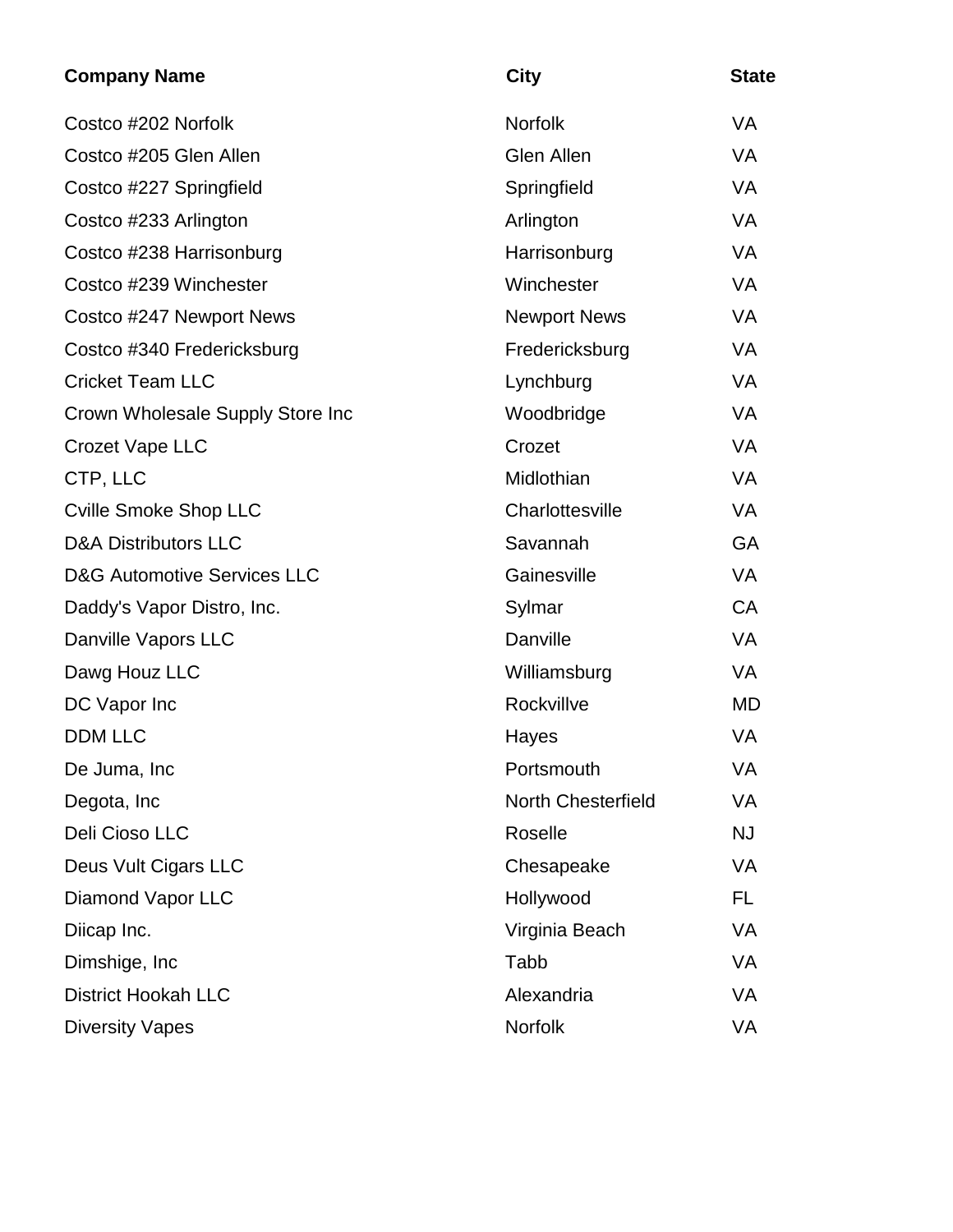| <b>Company Name</b>                 | <b>City</b>         | <b>State</b> |
|-------------------------------------|---------------------|--------------|
| DMH Marketing, Inc.                 | South Hill          | VA           |
| <b>DMV Smokes</b>                   | Sterling            | <b>VA</b>    |
| <b>DnA Enterprise LLC</b>           | Lynchburg           | <b>VA</b>    |
| Double Tree USA, Inc.               | Halethorpe          | <b>MD</b>    |
| Duke Cigar & Tobacco, Inc.          | Annandale           | <b>VA</b>    |
| <b>Dustin Maddox</b>                | Waynesboro          | <b>VA</b>    |
| <b>E&amp;B Enterprise, LLC</b>      | Stafford            | <b>VA</b>    |
| <b>E-Alternative Solutions, LLC</b> | Jacksonville        | FL.          |
| East River Vapor LLC                | <b>Bluefield</b>    | <b>VA</b>    |
| Eby-Brown Company Inc               | Knightdale          | <b>NC</b>    |
| Eby-Brown Company, LLC              | <b>West Mifflin</b> | <b>PA</b>    |
| <b>ECBlend LLC</b>                  | Medford             | <b>OR</b>    |
| Ecigrus LLC                         | Hollywood           | FL.          |
| Ecigrusa LLC                        | <b>Dallas</b>       | <b>TX</b>    |
| Econ Control, Inc.                  | Edina               | <b>MN</b>    |
| Ecsupply, Inc.                      | <b>Baldwin Park</b> | <b>CA</b>    |
| <b>Ecto World LLC</b>               | <b>Buffalo</b>      | <b>NY</b>    |
| <b>Eddine Intl Trading LLC</b>      | <b>Falls Church</b> | <b>VA</b>    |
| Electro Inc                         | Chesapeake          | <b>VA</b>    |
| Elite Grow Co LLC                   | Chantilly           | VA           |
| <b>Elite Tobacco Products</b>       | Fredericksburg      | VA           |
| <b>Embassy Cigar Lounge</b>         | Stafford            | <b>VA</b>    |
| <b>Emedium Communications</b>       | Alexandria          | <b>VA</b>    |
| <b>Emperors Group LLC</b>           | Tomball             | <b>TX</b>    |
| <b>Empire Tobacco Incorporate</b>   | <b>Norfolk</b>      | VA           |
| Era Lounge LLC                      | <b>Norfolk</b>      | <b>VA</b>    |
| <b>EXPRESS Wholesale LLC</b>        | Decatur             | <b>GA</b>    |
| <b>Ezzat Trading Intl, LLC</b>      | Arlington           | <b>VA</b>    |
| Fairfax Cigar Town, Inc             | Fairfax             | VA           |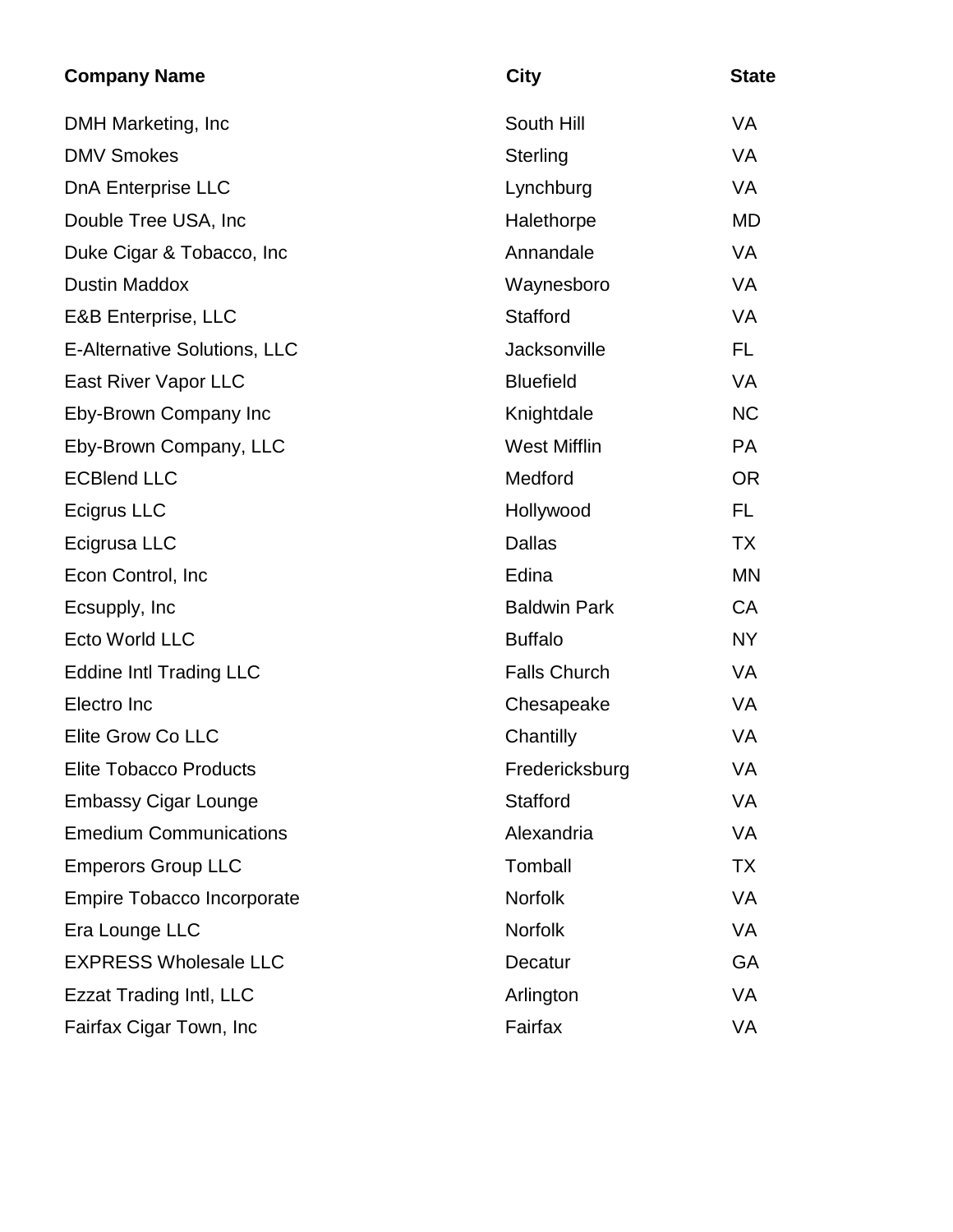| <b>Company Name</b>                       | <b>City</b>           | <b>State</b> |
|-------------------------------------------|-----------------------|--------------|
| <b>Falcon Distributors LLC</b>            | <b>Bristow</b>        | <b>VA</b>    |
| <b>Fares Bahi</b>                         | Roanoke               | <b>VA</b>    |
| <b>Five Forty Investments LLC</b>         | Fredericksburg        | <b>VA</b>    |
| <b>Five Pawns LLC</b>                     | Irvine                | CA           |
| <b>Flat Street Cigars, LLC</b>            | Portsmouth            | <b>VA</b>    |
| <b>Foggy Frog Distribution</b>            | Chesapeake            | <b>VA</b>    |
| Fontem US, LLC                            | Greensboro            | <b>NC</b>    |
| <b>Forza Corporation</b>                  | Virginia Beach        | <b>VA</b>    |
| <b>Fumar Cigars Inc</b>                   | Phoenix               | AZ           |
| game of Smokes LLC                        | <b>Stephens City</b>  | <b>VA</b>    |
| <b>General Cigar Company Inc</b>          | Richmond              | <b>VA</b>    |
| George J Falter Co, Inc.                  | <b>Baltimore</b>      | <b>MD</b>    |
| Gerado LLC                                | Vienna                | <b>VA</b>    |
| Gifts & Tobacco Inc.                      | Arlington             | <b>VA</b>    |
| <b>GL Development, LLC</b>                | Winston-Salem         | <b>NC</b>    |
| Global Hookah Distributors, Inc.          | Charlotte             | <b>NC</b>    |
| <b>Global Source Distribution LLC</b>     | Urbandale             | IA           |
| <b>Global Wholesales Distributors LLC</b> | Springfield           | <b>VA</b>    |
| <b>Glow Enterprises LLC</b>               | Glen Allen            | <b>VA</b>    |
| <b>Golden Eagle Distributors LLC</b>      | Bensenville           | IL           |
| Good Times USA, LLC                       | Tampa                 | <b>FL</b>    |
| Gorilla Vapes LLC                         | Forest                | VA           |
| Grabba Leaf LLC                           | Pompano Beach         | FL.          |
| greensmartliving, Inc.                    | <b>Salt Lake City</b> | UT           |
| <b>GT Tobacco Inc</b>                     | Henrico               | VA           |
| Harold Levinson Associates, LLC           | Farmingdale           | <b>NY</b>    |
| <b>Haus Brands LLC</b>                    | <b>Beavercreek</b>    | OH           |
| Havana Connections, Inc.                  | Richmond              | <b>VA</b>    |
| High Voltage Vapor LLC                    | Fishersville          | VA           |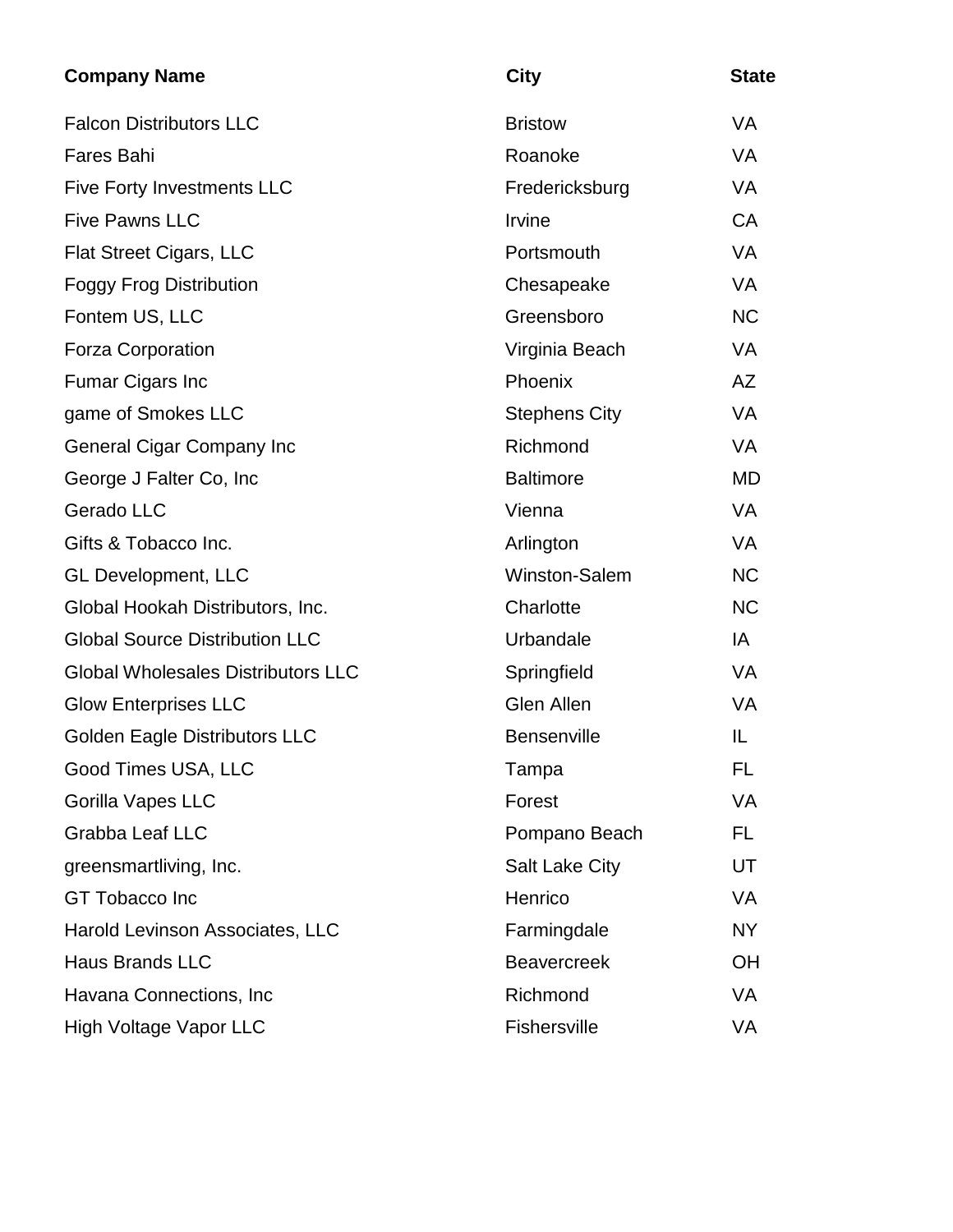| <b>Company Name</b>                   | <b>City</b>            | <b>State</b> |
|---------------------------------------|------------------------|--------------|
| <b>Higher Connection LLC</b>          | Phoenix                | AZ           |
| Hill City Wholesale Co, Inc.          | Lynchburg              | <b>VA</b>    |
| <b>Historic Smoke</b>                 | Culpeper               | <b>VA</b>    |
| <b>HLSS Group LLC</b>                 | Blacksburg             | <b>VA</b>    |
| Home Hardware & Furniture Co, Inc     | Norton                 | <b>VA</b>    |
| <b>HS Wholesale Limited</b>           | Addison                | IL           |
| HT Hackney - VA                       | <b>Madison Heights</b> | <b>VA</b>    |
| HT Hackney Co TN 2                    | <b>Lenoir City</b>     | <b>TN</b>    |
| HT Hackney-KY2                        | Harold                 | <b>KY</b>    |
| HT Hackney-NC1                        | Newton                 | <b>NC</b>    |
| HT Hackney-NC2                        | Hickory                | <b>NC</b>    |
| HT Hackney-TN1                        | Johnson City           | <b>TN</b>    |
| <b>Huff and Puffers LLC</b>           | <b>Garden Grove</b>    | <b>CA</b>    |
| <b>Hull Street Enterprise LLC</b>     | Richmond               | <b>VA</b>    |
| Humble Juice Co                       | <b>Thousand Oaks</b>   | <b>CA</b>    |
| HustleVan LLC                         | Arlington              | <b>VA</b>    |
| <b>HVD Corp</b>                       | Fairfax                | <b>VA</b>    |
| <b>HZS Business Group Inc</b>         | Fairfax                | <b>VA</b>    |
| Ignite 360, LLC                       | Chesapeake             | <b>VA</b>    |
| Ignite International Ltd              | El Segundo             | CA           |
| <b>Ik Distributions LLC</b>           | Tarzana                | CA           |
| India Grocery Inc                     | Woodbridge             | VA           |
| Ingles Markets Incorporated           | <b>Black Mountain</b>  | <b>NC</b>    |
| <b>ITG Cigars Inc.</b>                | Greensboro             | <b>NC</b>    |
| J&M Distributors, Inc.                | <b>Little Rock</b>     | <b>AR</b>    |
| <b>J&amp;R Wholesale Inc</b>          | Lorton                 | <b>VA</b>    |
| Jackson Wholesale Co, Inc             | Jackson                | KY           |
| Jai Mundi Inc                         | Santa Rosa             | CA           |
| Japan Tobacco International USA, Inc. | Danville               | VA           |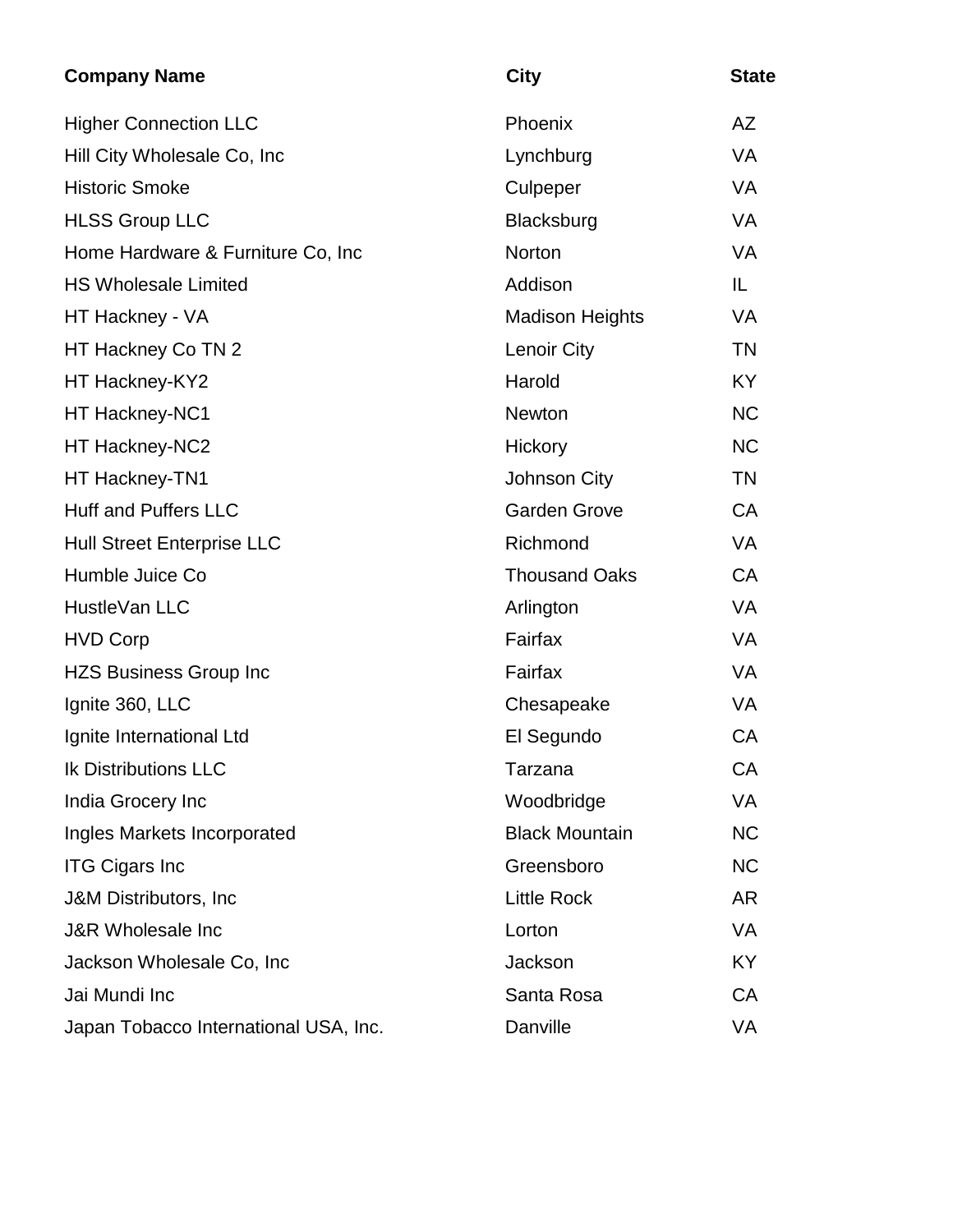| <b>Company Name</b>                  | <b>City</b>         | <b>State</b> |
|--------------------------------------|---------------------|--------------|
| <b>JJ Wholesale LLC</b>              | Manassas            | VA           |
| <b>JNAZ Corp</b>                     | <b>Blacksburg</b>   | <b>VA</b>    |
| John Middleton Co. LLC               | Richmond            | VA           |
| Joseph M Anderson                    | Lewiston            | <b>NY</b>    |
| <b>JP Ventures LLC</b>               | Longs               | <b>SC</b>    |
| <b>Jude Trading LLC</b>              | Arlington           | VA           |
| <b>Juice Supply Company</b>          | City of Industry    | CA           |
| Juul Labs, Inc.                      | Washington          | DC           |
| K&K Associates, Inc.                 | Richmond            | VA           |
| Kaif Tobacco Inc                     | Vienna              | <b>VA</b>    |
| Kaival Brands Innovations Group, Inc | Grant-Valkaria      | FL           |
| Keene and Queen Vapors Inc           | Abingdon            | VA           |
| Khan Elkhalili Warehouse, Inc.       | <b>Falls Church</b> | VA           |
| King Neptune International LLC       | Virginia Beach      | VA           |
| Kings & Lions LLC                    | <b>Carson City</b>  | <b>NV</b>    |
| <b>Kloud Enterprise LLC</b>          | Richmond            | VA           |
| <b>Krass USA LLC</b>                 | paramus             | <b>NJ</b>    |
| Kretek International, Inc.           | Moorpark            | CA           |
| La Palmita Deli & Market Inc         | Marshall            | VA           |
| La Vapor Inc.                        | City of Industry    | CA           |
| Lan & Mike International Trading Inc | Torrance            | CA           |
| Landini Brothers, Inc.               | Alexandria          | VA           |
| Layman Candy Co, Inc                 | Salem               | VA           |
| LB Ent LLC                           | Herndon             | VA           |
| LBC Products Inc.                    | Las Vegas           | <b>NV</b>    |
| Leaf & Grape                         | Haymarket           | VA           |
| Leaf of Vape LLC                     | Tampa               | FL           |
| Leesburg Cigar & Pipe, Inc.          | Leesburg            | VA           |
| Legend Wraps LLC                     | Richmond            | VA           |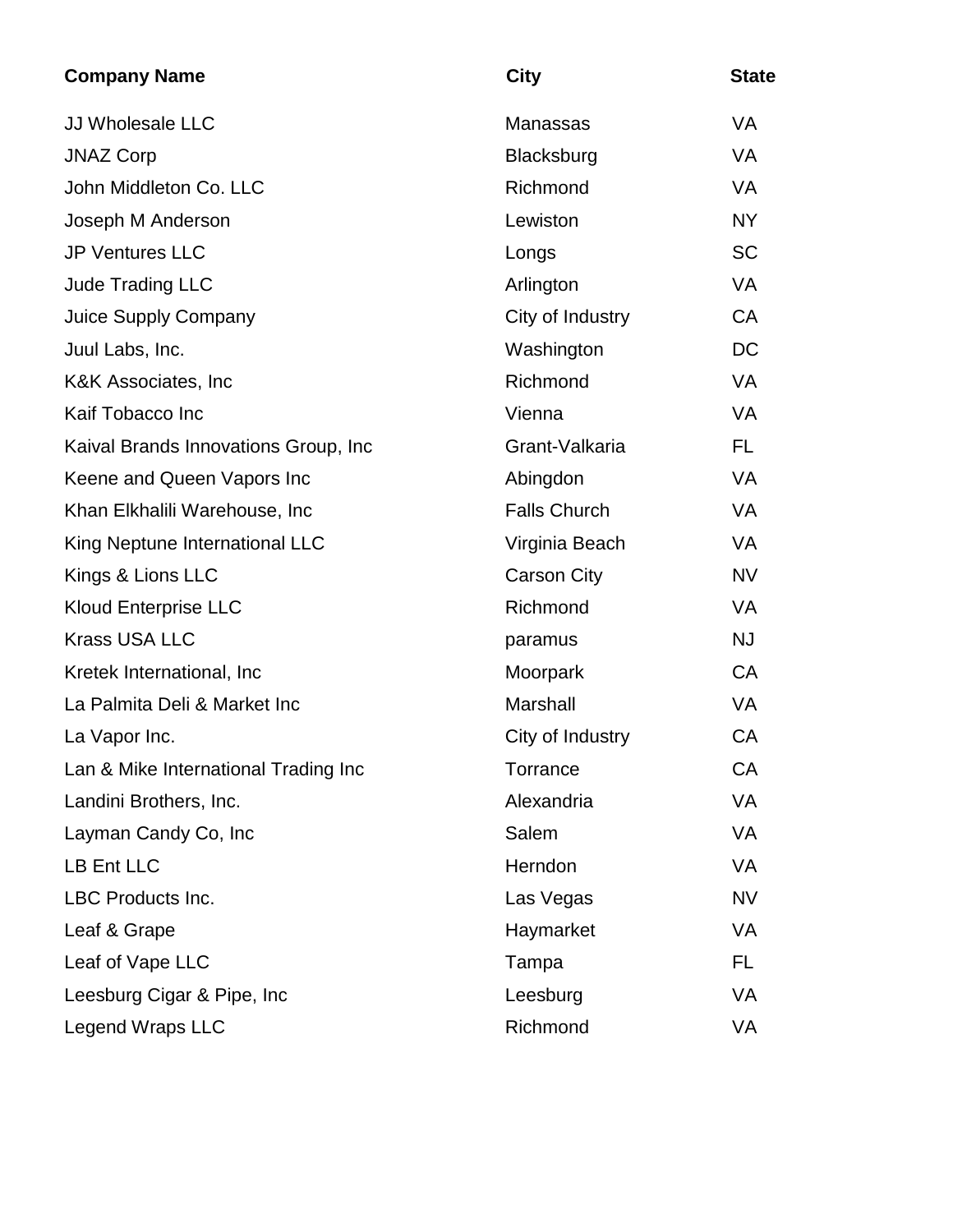| <b>Company Name</b>                    | <b>City</b>          | <b>State</b> |
|----------------------------------------|----------------------|--------------|
| <b>Liberty Vapors 2 LLC</b>            | Sterling             | <b>VA</b>    |
| <b>Liberty Vapors LLC</b>              | Ashburn              | <b>VA</b>    |
| Lil' Havana Cigar Club, Inc.           | McLean               | <b>VA</b>    |
| <b>Link Distribution Inc.</b>          | Lake in the Hills    | IL           |
| Little Brown Smoke Shack, Inc.         | Yakima               | <b>WA</b>    |
| LJ Zucca, Inc                          | Vineland             | <b>NJ</b>    |
| Logic Technology Development LLC       | <b>Teaneck</b>       | <b>NJ</b>    |
| Lotus Vaping Technologies, LLC         | <b>Boise</b>         | ID           |
| Lucky Cigar Inc                        | Hallandale           | <b>FL</b>    |
| Lunar Vapes LLC                        | Danville             | VA           |
| LZD Investments, LLC                   | <b>Newport News</b>  | <b>VA</b>    |
| MR Williams - OTP                      | Henderson            | <b>NC</b>    |
| M R Williams, Inc.                     | Henderson            | <b>NC</b>    |
| <b>MA Distro Inc</b>                   | Durham               | <b>NC</b>    |
| <b>Magical Moods LLC</b>               | Roanoke              | <b>VA</b>    |
| Magma Holding Inc                      | North Las Vegas      | <b>NV</b>    |
| Magoo's Cigar Lounge                   | <b>Norfolk</b>       | <b>VA</b>    |
| Maple Trading Compnay Inc              | Purcellville         | <b>VA</b>    |
| <b>MAW Group LLC</b>                   | Paterson             | <b>NJ</b>    |
| <b>MCJ Brothers Enterprise LLC</b>     | Fredericksburg       | VA           |
| McLane Eastern, Inc                    | Jessup               | PA           |
| McLane Eastern, Inc.                   | <b>Baldwinsville</b> | <b>NY</b>    |
| McLane Mid-Atlantic, Inc-NC            | <b>Battleboro</b>    | <b>NC</b>    |
| McLane Mid-Atlantic, Inc-VA            | Fredericksburg       | VA           |
| McLane Midwest, Inc                    | Nicholasville        | KY           |
| McLane New Jersey, Inc.                | <b>Carneys Point</b> | <b>NJ</b>    |
| McLean Wholesale LLC                   | Springfield          | <b>VA</b>    |
| <b>MCN Enterprises LLC</b>             | Roanoke              | VA           |
| <b>MealOne Enterprises Hampton LLC</b> | Hampton              | VA           |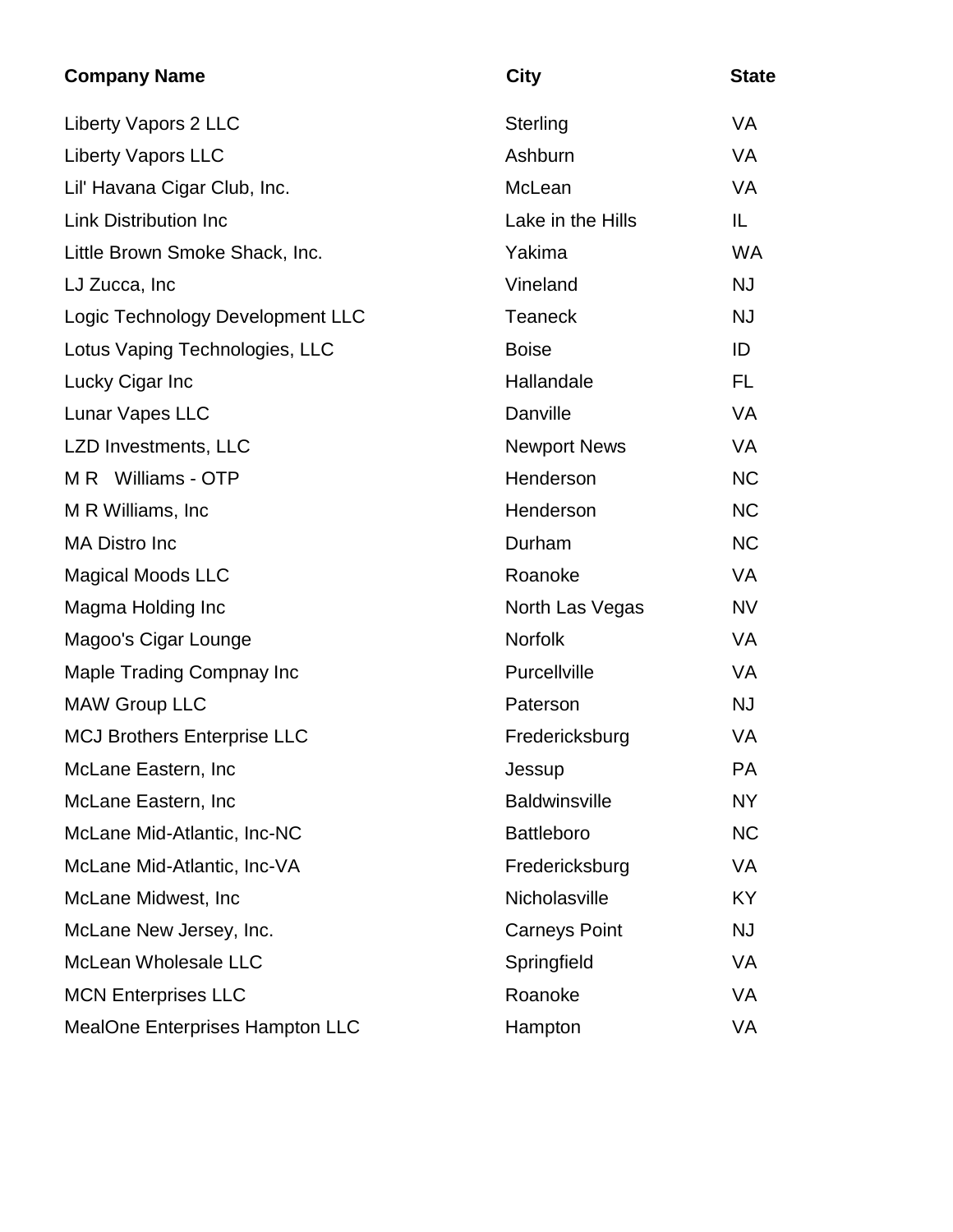| <b>Company Name</b>            | <b>City</b>             | <b>State</b> |
|--------------------------------|-------------------------|--------------|
| Med Tech Services, LLC         | <b>Colonial Heights</b> | VA           |
| Meditran Inc                   | Virginia Beach          | VA           |
| <b>Medusa Distribution LLC</b> | Roseland                | <b>NJ</b>    |
| Merchants Grocery Co, Inc      | Culpeper                | <b>VA</b>    |
| <b>Michael Lewis</b>           | Chicago                 | IL           |
| <b>Midwest Goods Inc</b>       | <b>Bensenville</b>      | IL           |
| Milan Tobacconists, Inc.       | Roanoke                 | VA           |
| Mister E Liquid LLC            | <b>Grand Rapids</b>     | MI           |
| MJ Hayes, Inc.                 | Winchester              | <b>VA</b>    |
| <b>MK Distributors LLC</b>     | Woodbridge              | VA           |
| <b>MMS Distro Corp</b>         | garden City             | <b>NY</b>    |
| Modern Distributors, Inc.      | Somerset                | <b>KY</b>    |
| Morning Myst Alpacas, Inc.     | Warrenton               | <b>VA</b>    |
| Mountain Air Vapors LLC        | <b>Bristol</b>          | <b>VA</b>    |
| Mr. Vape USA LLC               | Tempe                   | AZ           |
| <b>MV Enterprises</b>          | <b>Sun Valley</b>       | <b>CA</b>    |
| <b>MVCO</b> Inc                | Virginia Beach          | <b>VA</b>    |
| <b>MVRB2 LLC</b>               | Mooresville             | <b>NC</b>    |
| MVRB2, LLC                     | Fredericksburg          | VA           |
| MVRB2, LLC                     | Henrico                 | <b>VA</b>    |
| MVRB2, LLC                     | Norfolk                 | VA           |
| MVRB2, LLC                     | Roanoke                 | VA           |
| MVRB2, LLC                     | Stafford                | VA           |
| MVRB2, LLC                     | Lynchburg               | VA           |
| MVRB2, LLC                     | Fairfax                 | VA           |
| My Vape Bar LLC                | <b>Dallas</b>           | GA           |
| My Vape Order, Inc             | Irvine                  | CA           |
| Mya Saray LLC                  | Sterling                | VA           |
| Mya Tobacco, LLC               | <b>Sterling</b>         | VA           |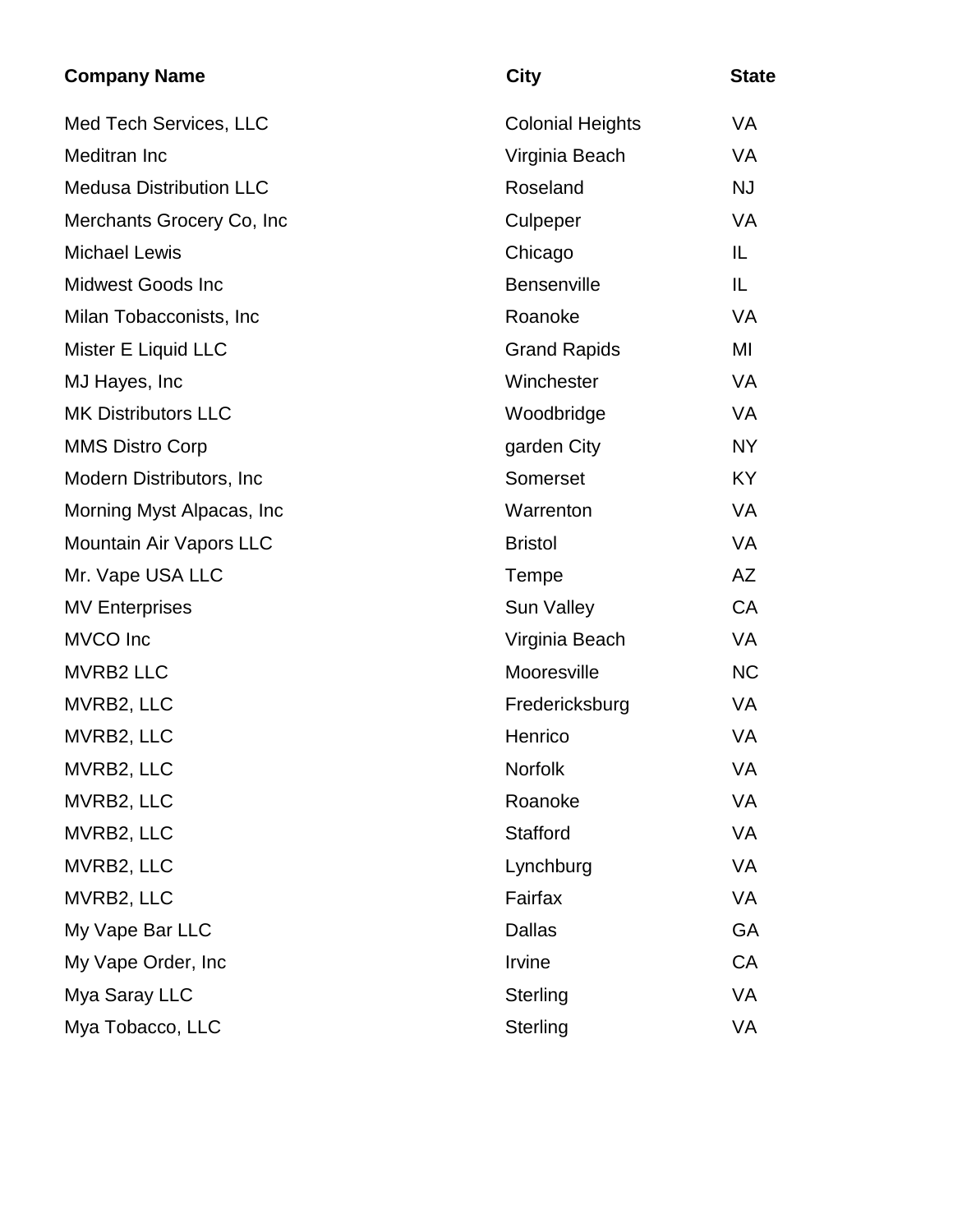| <b>Company Name</b>                        | <b>City</b>       | <b>State</b> |
|--------------------------------------------|-------------------|--------------|
| Narayan Va Corp                            | Chester           | <b>VA</b>    |
| Nash Vape & Tobacco LLC                    | Ashburn           | <b>VA</b>    |
| National Tobacco Company, LP               | Louisville        | <b>KY</b>    |
| Neshahmah Wholesale Inc                    | Roanoke           | <b>VA</b>    |
| Nirvanna Vape and Tobacco Distributors Inc | Ashburn           | <b>VA</b>    |
| NKE, LLC                                   | Glen Allen        | <b>VA</b>    |
| Noor Wholesale of Farmville Inc            | Richmond          | <b>VA</b>    |
| <b>North Star Wholesale</b>                | <b>Norfolk</b>    | <b>VA</b>    |
| Northerner Scandinavia, Inc.               | Mechanicsburg     | <b>PA</b>    |
| <b>NOVA Distro Inc</b>                     | <b>Bristow</b>    | <b>VA</b>    |
| NRSC Inc.                                  | Richmond          | VA           |
| O J Wholesale, Inc.                        | Norfolk           | <b>VA</b>    |
| Oakton Cigars & Vpes LLC                   | Oakton            | VA           |
| Oasis Cigars                               | Ashburn           | <b>VA</b>    |
| OK12 Sales Inc                             | Arlington         | VA           |
| Old Dominion Tobacco Co, Inc               | Virginia Beach    | <b>VA</b>    |
| Old Dominion Tobacco Company Inc           | <b>Hope Mills</b> | <b>NC</b>    |
| Ostray Inc                                 | Ashburn           | VA           |
| OTALX, LLC                                 | Alexandria        | <b>VA</b>    |
| Pap's Cigar Company                        | Lynchburg         | VA           |
| <b>ParallelDirect LLC</b>                  | Lincolnshire      | $\mathbf{I}$ |
| Pastel Cartel LLC                          | Pflugerville      | <b>TX</b>    |
| Paul Garmirian, Inc.                       | Sterling          | VA           |
| Pech Enterprises, LTD                      | Manassas          | <b>VA</b>    |
| Peyton's Southeastern, Inc.                | Cleveland         | <b>TN</b>    |
| PG Legacy Co, LLC                          | McLean            | VA           |
| Philip Morris USA, Inc.                    | Richmond          | <b>VA</b>    |
| Pitbill Tobacco Company Inc                | Virginia Beach    | <b>VA</b>    |
| Plume House LLC                            | Winchester        | VA           |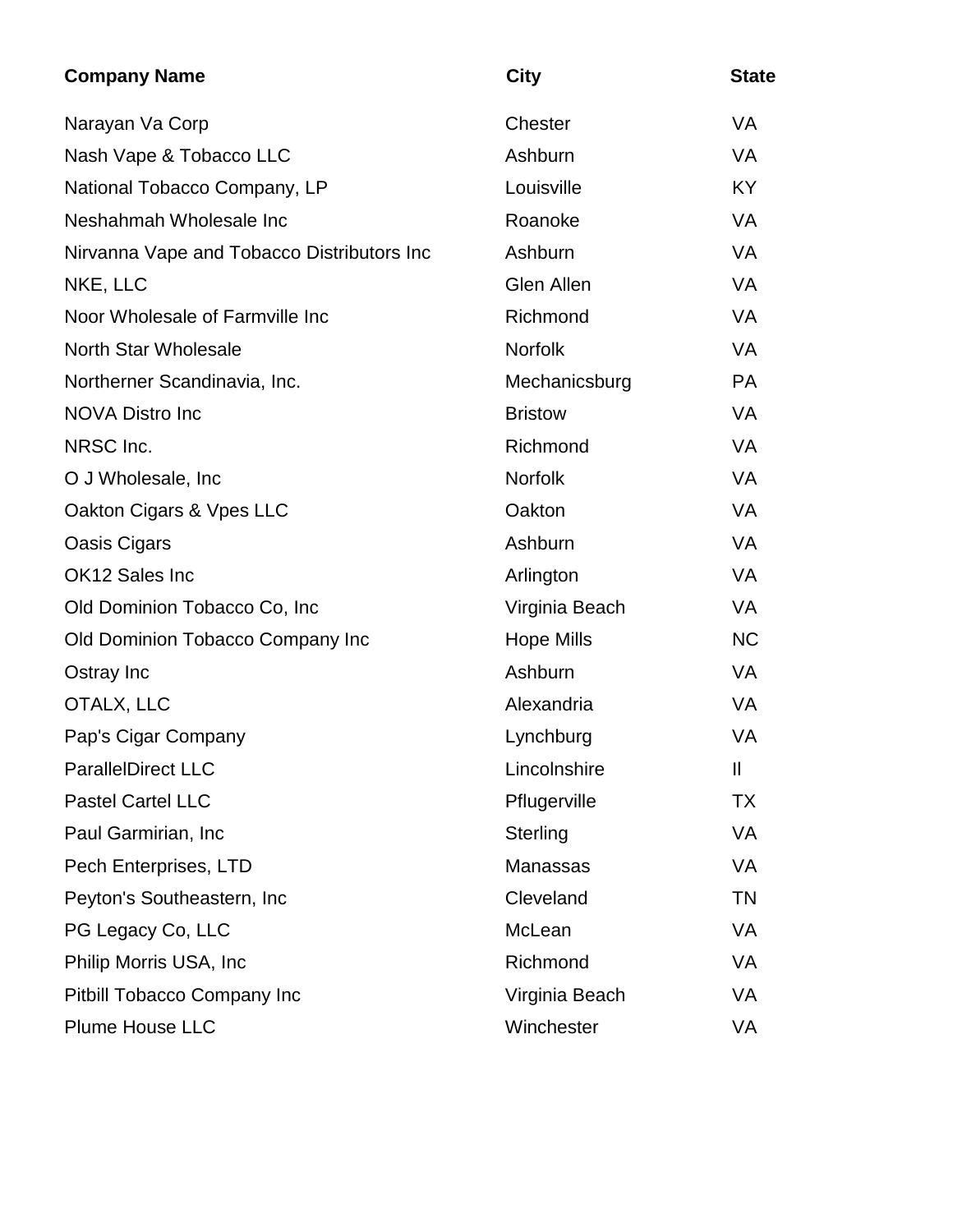| <b>Company Name</b>                       | <b>City</b>       | <b>State</b> |
|-------------------------------------------|-------------------|--------------|
| Potomac Vape Inc                          | Woodbridge        | <b>VA</b>    |
| <b>Premium Trading LLC</b>                | McLean            | <b>VA</b>    |
| Prime Time International Distributing Inc | Danville          | <b>VA</b>    |
| Primo Cigars & Coffee LLC                 | Chesapeake        | <b>VA</b>    |
| Propaganda E-Liquid LLC                   | Irvine            | <b>CA</b>    |
| Provost Enterprises, LLC                  | Stafford          | <b>VA</b>    |
| Pucho Cigars Company, LLC                 | Alexandria        | <b>VA</b>    |
| <b>Purecigs LLC</b>                       | Melbourne         | <b>FL</b>    |
| Queen Vapors                              | Grundy            | <b>VA</b>    |
| R and H Import Inc.                       | Springfield       | <b>VA</b>    |
| <b>Ram Goods LLC</b>                      | Costa Mesa        | <b>CA</b>    |
| <b>Rat Pack Clubhouse LLC</b>             | Woodbridge        | <b>VA</b>    |
| <b>RC</b> Vapor                           | Hampton           | <b>VA</b>    |
| <b>Real Tobacco LLC</b>                   | Alexandria        | <b>VA</b>    |
| Ree's Cigar Room LLC                      | Richmond          | <b>VA</b>    |
| Republic Brands, LP                       | Glenview          | IL           |
| <b>Reston Cigars Inc</b>                  | Reston            | <b>VA</b>    |
| Retail Services & Systems, Inc            | North Bergan      | <b>NJ</b>    |
| <b>Richmond Cash and Cary</b>             | Richmond          | <b>VA</b>    |
| <b>Richmond Tobacco Company LLC</b>       | Richmond          | VA           |
| <b>Richmond Vapors LLC</b>                | <b>Glen Allen</b> | VA           |
| Ripe Vapes Inc                            | Camarillo         | CA           |
| RJR Vapor Co. LLC                         | Winston-Salem     | <b>NC</b>    |
| <b>RK Trading Corp</b>                    | Henrico           | <b>VA</b>    |
| Roanoke Wholesale                         | Roanoke           | VA           |
| Rocko's Cigars LLC                        | Danville          | <b>VA</b>    |
| Romman Incorporated                       | Austin            | <b>TX</b>    |
| Roo Vapes LLC                             | Waynesboro        | VA           |
| Route 7 Enterprises                       | Leesburg          | VA           |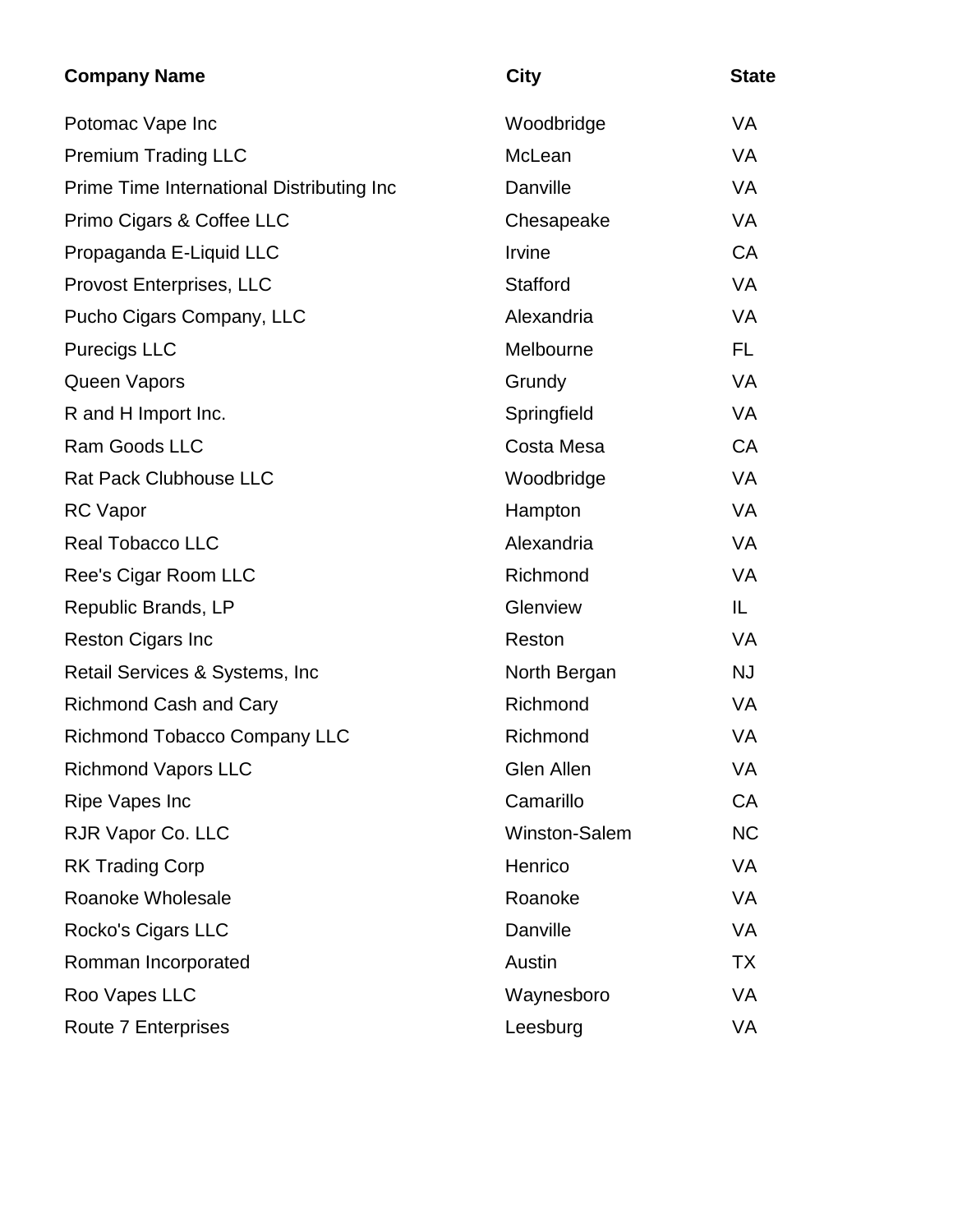| <b>Company Name</b>                      | <b>City</b>           | <b>State</b> |
|------------------------------------------|-----------------------|--------------|
| Royal Dutch Imports, LLC                 | <b>Newport News</b>   | VA           |
| <b>RRTC LLC, Inc.</b>                    | Hartsville            | <b>SC</b>    |
| <b>RS Novelties</b>                      | Lynchburg             | <b>VA</b>    |
| Rson LLC                                 | Alexandria            | <b>VA</b>    |
| <b>RVA Vapes LLC</b>                     | Richmond              | <b>VA</b>    |
| S and S Tobacco, LLC                     | <b>Front Royal</b>    | <b>VA</b>    |
| <b>S&amp;P Enterprises</b>               | Collinsville          | <b>VA</b>    |
| <b>S&amp;T Trading LLC</b>               | Henrico               | <b>VA</b>    |
| S4H Inc.                                 | <b>Newport News</b>   | <b>VA</b>    |
| Safa Goods LLC                           | <b>Port Charlotte</b> | FL.          |
| Sanna Corporation                        | Franklin              | <b>VA</b>    |
| <b>Savage Enterprises</b>                | Irvine                | <b>CA</b>    |
| <b>Seneca Distributors LLC</b>           | Pottstown             | <b>PA</b>    |
| Seven Stars Wholesale                    | maywood               | <b>NJ</b>    |
| <b>SGH Enterprises LLC</b>               | Lynchburg             | <b>VA</b>    |
| Shaiya Holdings Group LLC                | Detroit               | MI           |
| Shantosi Inc                             | Roanoke               | <b>VA</b>    |
| <b>Sheetz Distribution Services LLC</b>  | Burlington            | <b>NC</b>    |
| <b>Sheetz Distribution Services, LLC</b> | Claysburg             | <b>PA</b>    |
| Shijin Vapor LLC                         | San Jose              | CA           |
| Shisha Aroma, Inc                        | Springfield           | VA           |
| <b>Shivneel Corporation</b>              | Yorktown              | <b>VA</b>    |
| <b>Sidetrack Cigars and Tobacco LLC</b>  | <b>Bristol</b>        | <b>VA</b>    |
| <b>Silverback Distro LCL</b>             | Pharr                 | <b>TX</b>    |
| Sinbad Grand Café LLC                    | <b>Oak Park</b>       | MI           |
| Siroart Inc                              | Glendale              | <b>CA</b>    |
| Skeye Wholesale, Inc                     | Maumee                | OH           |
| <b>Skip Dragon LLC</b>                   | Roanoke               | VA           |
| Sky Hill Inc.                            | Henrico               | VA           |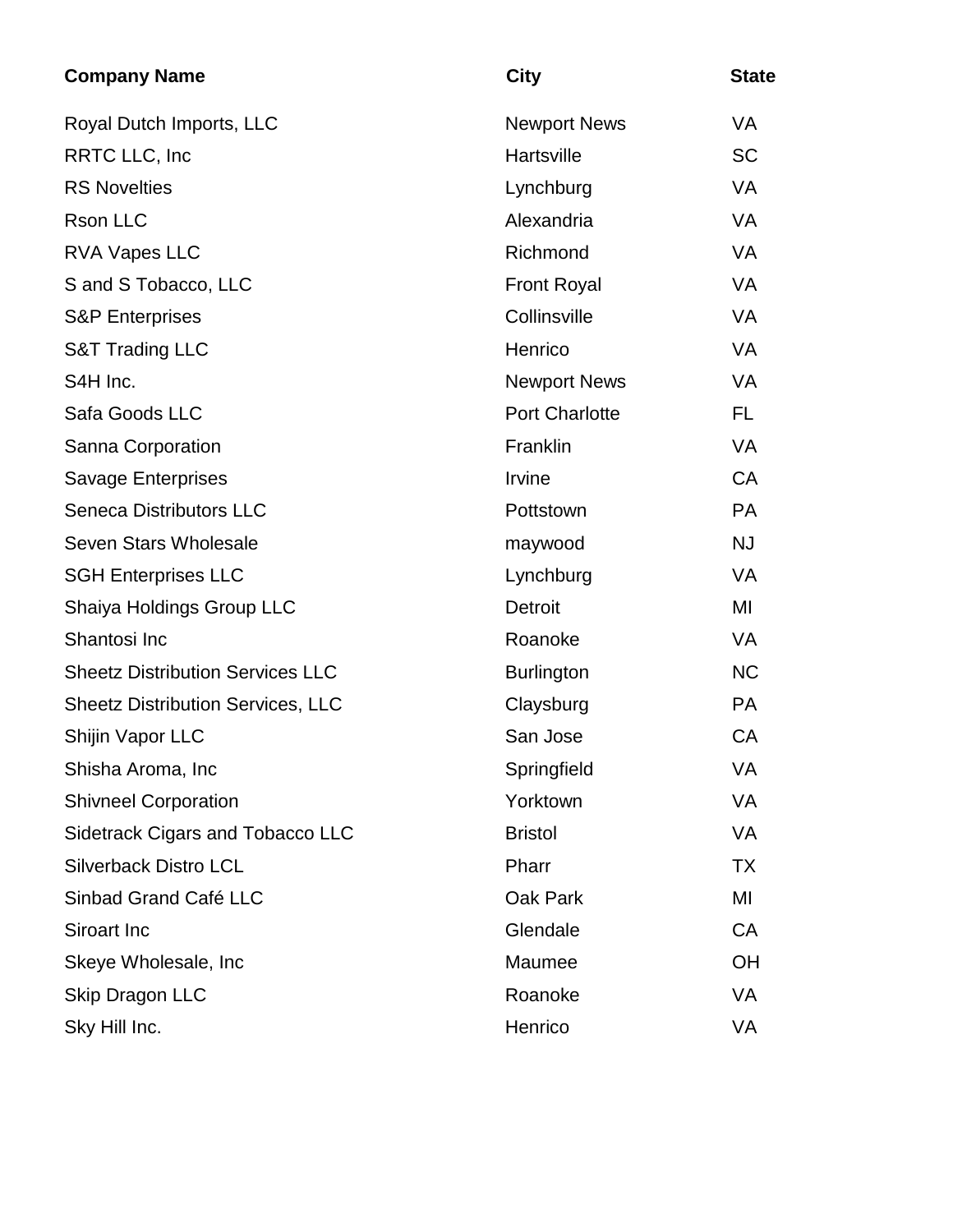| <b>Company Name</b>                 | <b>City</b>           | <b>State</b> |
|-------------------------------------|-----------------------|--------------|
| Smith Wholesale Co, Inc             | Johnson City          | <b>TN</b>    |
| <b>Smitty Vapes LLC</b>             | Louisa                | <b>VA</b>    |
| Smoke & Vape Inc                    | Manassas              | <b>VA</b>    |
| Smoke USA Inc                       | Woodbridge            | <b>VA</b>    |
| Smoke Valley LLC                    | Lorton                | <b>VA</b>    |
| <b>Smokes on Wheels LLC</b>         | Tampa                 | <b>FL</b>    |
| Smoketown Inc                       | Springfield           | <b>VA</b>    |
| <b>Smoking Sales LLC</b>            | Jersey City           | <b>NJ</b>    |
| Social Vapors Inc.                  | Chantilly             | <b>VA</b>    |
| <b>SOS Seafood LLC</b>              | Virginia Beach        | <b>VA</b>    |
| <b>Southco Distributing Company</b> | Goldsboro             | <b>NC</b>    |
| <b>Speciality Cigars, LLC</b>       | Richmond              | <b>VA</b>    |
| Speed Wholesale Inc                 | Bensenville           | IL           |
| <b>SSG Services LLC</b>             | Woodbridge            | <b>VA</b>    |
| SSTV3 Corp                          | Arlington             | <b>VA</b>    |
| <b>Stafford Tobacco LLC</b>         | Stafford              | <b>VA</b>    |
| Starbuzz Tobacco, Inc               | <b>Foothill Ranch</b> | <b>CA</b>    |
| <b>STC Holdings LCL</b>             | Richmond              | <b>VA</b>    |
| <b>Streamline Vape Co LLC</b>       | Henderson             | <b>NV</b>    |
| Stuart M Perry, Inc                 | Winchester            | VA           |
| <b>Sun Distribution</b>             | Springfield           | VA           |
| <b>Sunshine Novelty Group LLC</b>   | Orlando               | FL.          |
| Super Food Services, Inc.           | Omaha                 | <b>NE</b>    |
| Super Food Services, Inc.           | <b>Bellefontaine</b>  | <b>OH</b>    |
| <b>Sutliff Tobacco Company LLC</b>  | Richmond              | VA           |
| SV Packaging LLC                    | Torrance              | CA           |
| SV3, LLC                            | Phoenix               | <b>AZ</b>    |
| Swedish Match NA, LLC               | Richmond              | <b>VA</b>    |
| <b>Sweet World LLC</b>              | Chesapeake            | <b>VA</b>    |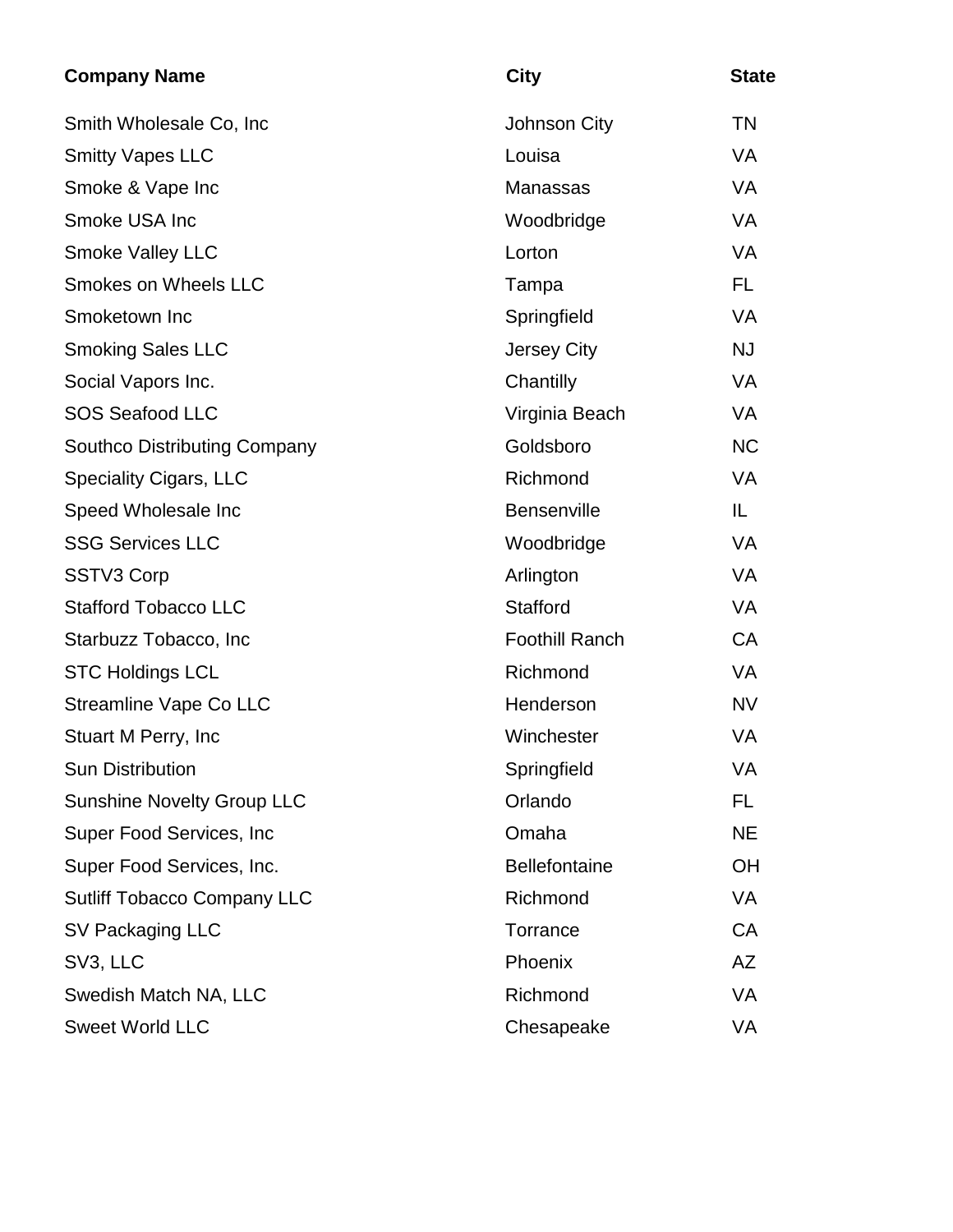| <b>Company Name</b>                 | <b>City</b>      | <b>State</b> |
|-------------------------------------|------------------|--------------|
| Syndicate Global Distribution, Inc. | Tampa            | FL           |
| Synergy Vapor, LLC                  | Spotsylvania     | <b>VA</b>    |
| SZ Wholesale Inc                    | <b>Bensalem</b>  | <b>PA</b>    |
| <b>Tangiers Ltd</b>                 | Phoenix          | AZ           |
| <b>Team Sledd LLC</b>               | Wheeling         | <b>WV</b>    |
| The Cigar Box, LLC                  | <b>Bel Air</b>   | <b>MD</b>    |
| The Cigar Den                       | Manassas         | <b>VA</b>    |
| The Cloud Factory                   | Petersburg       | VA           |
| The Electric Tobacconist LLC        | <b>Boulder</b>   | CO           |
| The Neighborhood Eliquid            | <b>Norco</b>     | <b>CA</b>    |
| The Schwartz E Liquid               | Huntington Beach | <b>CA</b>    |
| The Smokehaus II                    | Woodstock        | VA           |
| The Study Cigars LLC                | Sterling         | <b>VA</b>    |
| The Vape Place LLC                  | <b>Boaz</b>      | <b>AL</b>    |
| The Wrap Session LLC                | <b>Suffolk</b>   | <b>VA</b>    |
| TheSy LLC                           | <b>El Monte</b>  | <b>CA</b>    |
| <b>ThickerClouds LLC</b>            | Arlington        | <b>VA</b>    |
| <b>ThickerCloudzOutlet LLC</b>      | Arlington        | <b>VA</b>    |
| THVS 7 Inc                          | Ashburn          | <b>VA</b>    |
| THVS 8 Inc                          | Ashburn          | VA           |
| <b>Tidewater Retail Group, LLC</b>  | Virginia Beach   | VA           |
| Tobacco Club & Gift, Inc            | Richmond         | VA           |
| Tobacco Colony, Inc                 | Alexandria       | <b>VA</b>    |
| <b>Tobacco King Arlington Inc</b>   | Arlington        | <b>VA</b>    |
| Tobacco King Dale City Inc          | Dale City        | VA           |
| <b>Tobacco King LLC</b>             | Woodbridge       | <b>VA</b>    |
| <b>Tobacco King LLC</b>             | Woodbridge       | <b>VA</b>    |
| Tobacco N Vapes Inc                 | Fairfax          | <b>VA</b>    |
| <b>Tobacco Road Wholesale LLC</b>   | Pryor            | OK           |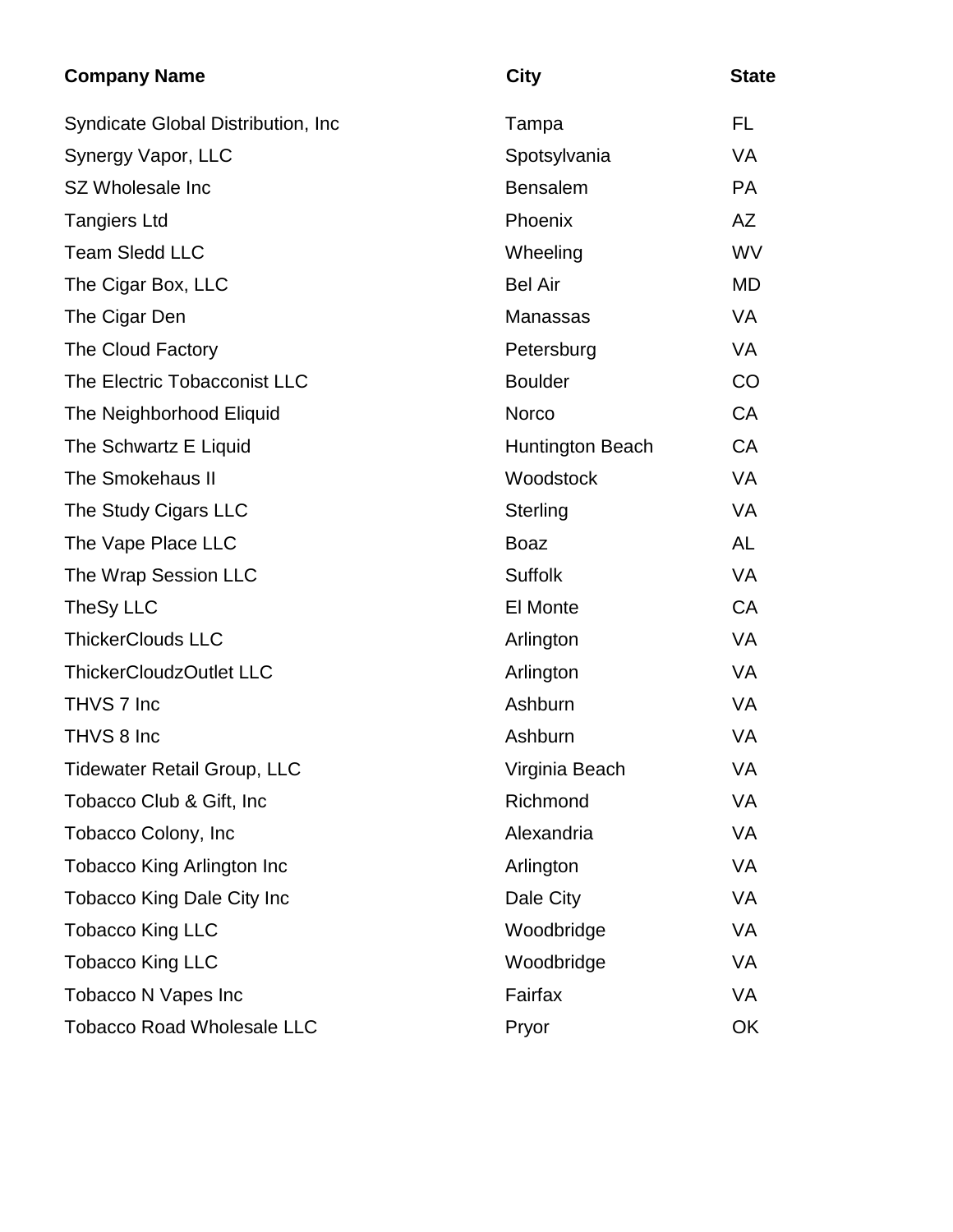| <b>Company Name</b>                  | <b>City</b>             | <b>State</b> |
|--------------------------------------|-------------------------|--------------|
| Tobacco Shop, Inc                    | Hayes                   | <b>VA</b>    |
| <b>Tobacco World Inc</b>             | Alexandria              | <b>VA</b>    |
| <b>Tobaccology LLC</b>               | Manassas                | <b>VA</b>    |
| Tobacconist, Inc.                    | Charlottesville         | VA           |
| <b>TPB Beast LLC</b>                 | Louisville              | <b>KY</b>    |
| <b>Twelfth State Brands LLC</b>      | Morrisville             | <b>NC</b>    |
| <b>Txcel International Inc</b>       | Houston                 | <b>TX</b>    |
| <b>Uday Group Inc</b>                | Elmhurst                | IL           |
| <b>UNFI Distribution Company LLC</b> | <b>New Stanton</b>      | <b>PA</b>    |
| <b>UNFI Distribution Company LLC</b> | Carlisle                | <b>PA</b>    |
| Unique Distributors VA Inc           | Richmond                | <b>VA</b>    |
| <b>US Smokeless Tobacco Co LLC</b>   | Richmond                | <b>VA</b>    |
| <b>USA Hookah, LLC</b>               | Paterson                | <b>NJ</b>    |
| <b>USA Wholesale</b>                 | Roanoke                 | <b>VA</b>    |
| VA Traders Market Place, Inc.        | Richmond                | <b>VA</b>    |
| <b>Valley Vapes Inc</b>              | Christiansburg          | <b>VA</b>    |
| Vando Holdings Corp                  | <b>Butler</b>           | <b>NJ</b>    |
| Vape Central Group LLC               | Hallandale              | FL           |
| Vape Guys Inc                        | <b>Colonial Heights</b> | VA           |
| Vape Like a Sir LLC                  | N Chesterfiled          | VA           |
| Vape-Life, LLC                       | Winchester              | VA           |
| Vapers Choice Inc                    | Chesapeake              | <b>VA</b>    |
| Vaperz Advantage LLC                 | Sandston                | VA           |
| Vapor Authority, Inc.                | San Diego               | CA           |
| Vapor Chasers LLC                    | Virginia Beach          | VA           |
| <b>Vapor Connection LLC</b>          | Midlothian              | <b>VA</b>    |
| Vapor Haus LLC                       | <b>Beavercreek</b>      | OH           |
| Vapor Stockroom LLC                  | Lexington               | <b>KY</b>    |
| Vapor Zone                           | <b>Cypress</b>          | CA           |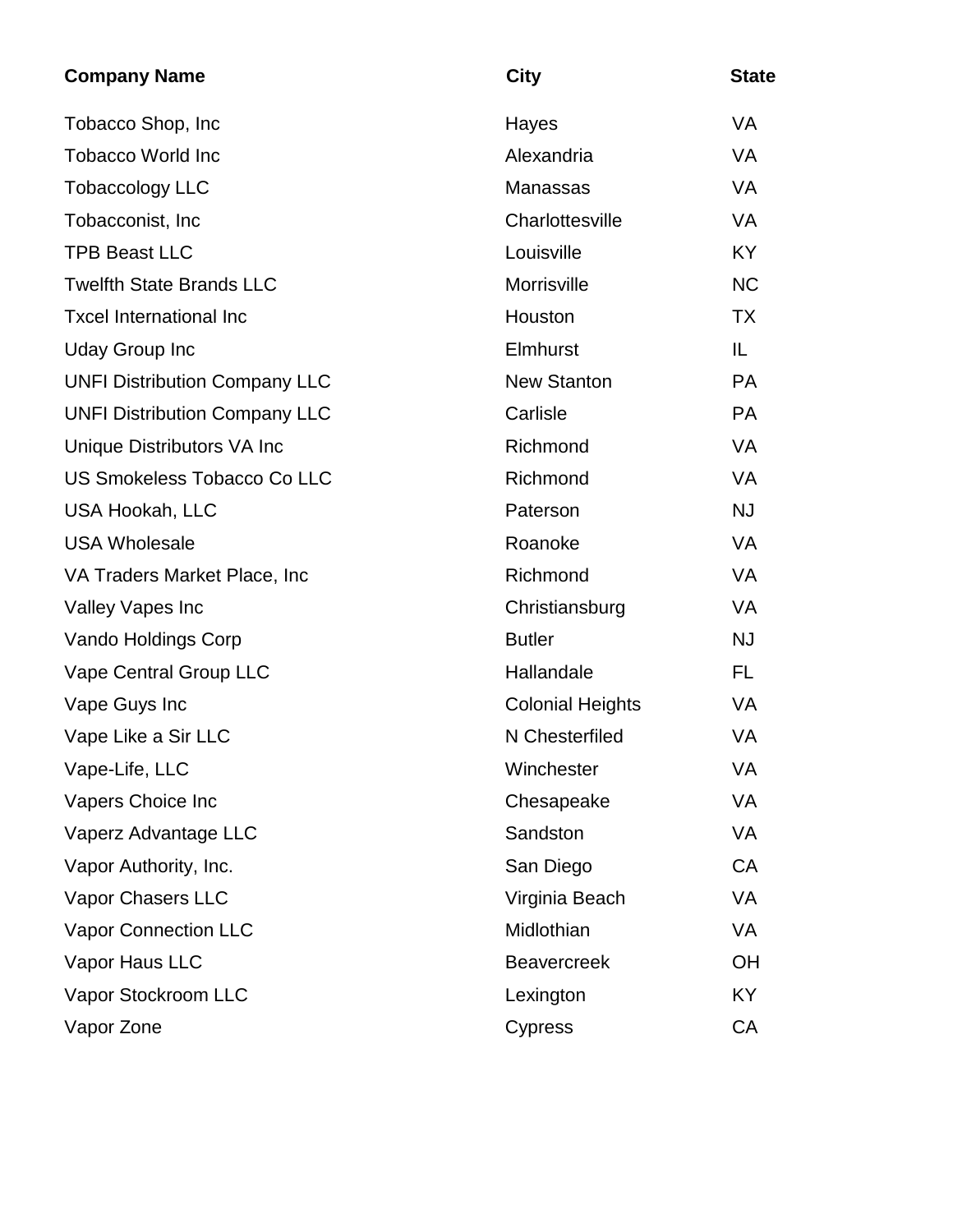| <b>Company Name</b>                  | <b>City</b>             | <b>State</b> |
|--------------------------------------|-------------------------|--------------|
| Vaprzon, Inc.                        | Tampa                   | FL.          |
| <b>VDC USA Inc</b>                   | Wilmington              | DE           |
| <b>VDC USA Inc</b>                   | Simi Valley             | <b>CA</b>    |
| <b>VDX Distro Inc</b>                | Sun Valley              | <b>CA</b>    |
| Vee Properties, LLC                  | Ashland                 | <b>VA</b>    |
| Vertigo Vapor Inc                    | Henderson               | <b>NV</b>    |
| <b>Villiger North America Corp</b>   | Miami                   | FL           |
| Vinosity, LLC                        | Culpeper                | VA           |
| Virginian Tobacconist LP             | Virginia Beach          | <b>VA</b>    |
| <b>VPR Collection Corporation</b>    | City of Industry        | <b>CA</b>    |
| <b>VPRO Tech LLC</b>                 | <b>Sterling Heights</b> | MI           |
| <b>VR Products I LLC</b>             | <b>Garden City</b>      | <b>NY</b>    |
| VR Trading, Inc.                     | Alexandria              | <b>VA</b>    |
| VTM e-Commerce, LLC                  | Mooreville              | <b>NC</b>    |
| Wages & White Lion Investments LLC   | Richardson              | <b>TX</b>    |
| <b>Warehouse Goods LLC</b>           | Jacksonville            | FL.          |
| Washington Food & Supply of MD, Inc. | Landover                | MD           |
| Wawa Procurement, Inc.               | <b>Carneys Point</b>    | <b>NJ</b>    |
| <b>WC Vapor Company LLC</b>          | Roanoke                 | <b>VA</b>    |
| <b>William Alexander Tobacconist</b> | Lynchburg               | VA           |
| Witt Wholesale Co, Inc.              | <b>Thaxton</b>          | VA           |
| World Wholesale Inc                  | Elmhurst                | IL.          |
| <b>WSW LLC</b>                       | Williamsburg            | VA           |
| X&M Deli Inc                         | Ashburn                 | VA           |
| Yaqoo's Brothers, LLC                | Mechanicsville          | VA           |
| <b>YMN General Trading LLC</b>       | Purcellville            | VA           |
| <b>Yoshicon LLC</b>                  | Lakewood                | CO           |
| Zaitoun Wholesale Inc.               | Virginia Beach          | VA           |
| Zee Star Inc                         | Livonia                 | MI           |